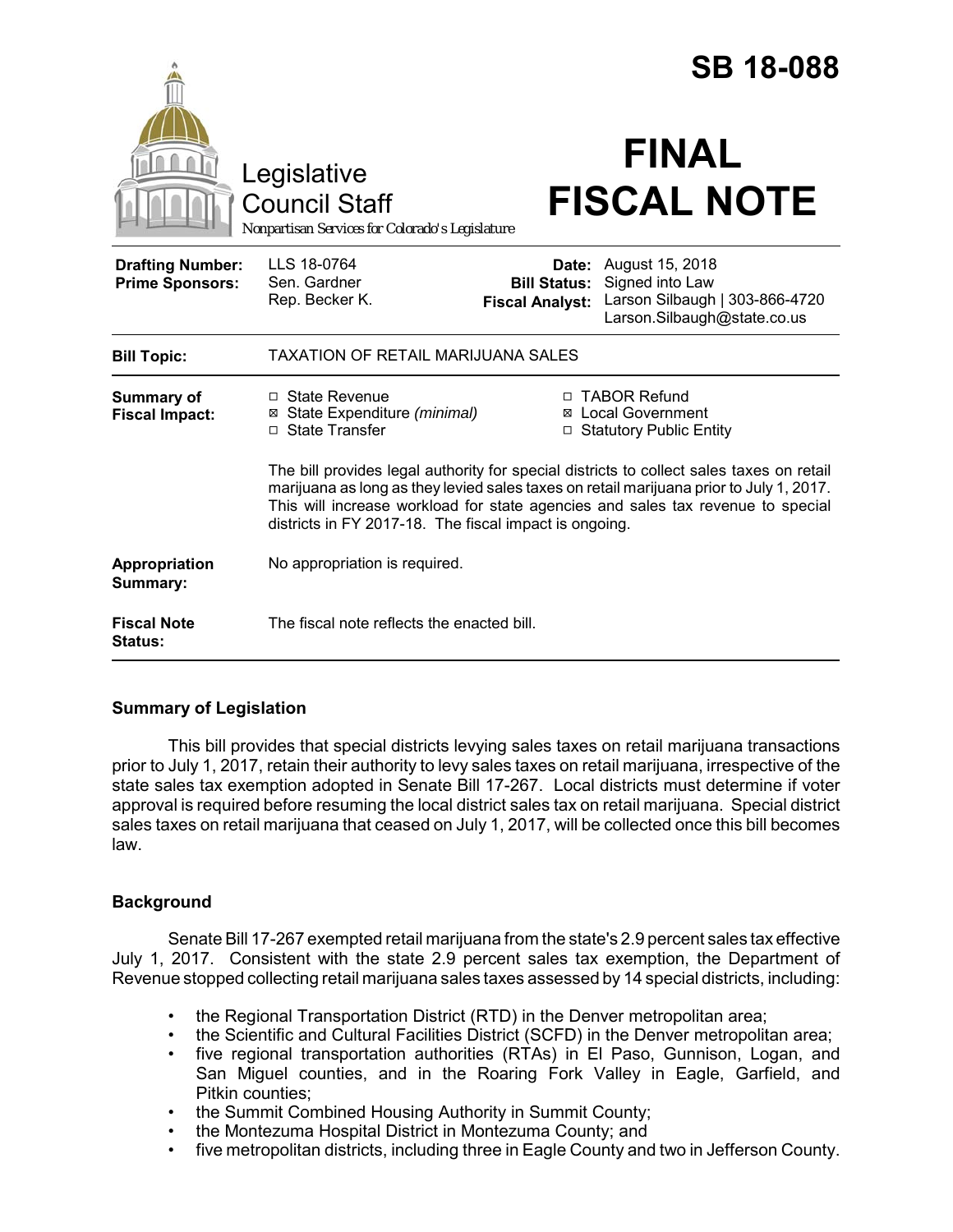August 15, 2018

The state continues to levy a special sales tax on retail marijuana under Article 28.8 of Title 39, C.R.S.

### **State Expenditures**

The Department of Revenue will have an ongoing workload increase to resume reporting special district sales tax distributions. This will increase the workload within the Office of Research and Analysis by eight hours a month.

#### **Local Government**

Assuming each special district determines that no vote is required to collect sales tax on retail marijuana, the bill is expected to increase sales tax revenue to nine special districts as shown in Table 1. The impact is based on the bill becoming law by March 1, 2018.

|                                             | FY 2017-18*<br>(current year)                      | FY 2018-19  | FY 2019-20  |
|---------------------------------------------|----------------------------------------------------|-------------|-------------|
| <b>Regional Transportation District</b>     | \$1,493,000                                        | \$7,476,000 | \$8,149,000 |
| Scientific and Cultural Facilities District | \$149,000                                          | \$748,000   | \$815,000   |
| <b>Gunnison Valley RTA</b>                  | \$16,000                                           | \$79,000    | \$87,000    |
| <b>Pikes Peak RTA</b>                       | Not estimated due to confidentiality requirements. |             |             |
| Roaring Fork RTA                            | \$31,000                                           | \$155,000   | \$169,000   |
| San Miguel RTA                              | \$2,000                                            | \$13,000    | \$14,000    |
| <b>Summit Combined Housing Authority</b>    | \$22,000                                           | \$112,000   | \$122,000   |
| Montezuma Hospital District                 | \$16,000                                           | \$80,000    | \$87,000    |
| <b>Edwards Metropolitan District</b>        | Not estimated due to confidentiality requirements. |             |             |
| <b>Total</b>                                | \$1,729,000                                        | \$8,663,000 | \$9,443,000 |

**Table 1 Special District Revenue Increases under SB 18-088**

*\* The FY 2017-18 impact reflects a three month impact assuming the bill takes effect on March 1, 2018 and taxes will be remitted beginning in April 2018.*

**The fiscal note is based on the following assumptions.** Estimates in Table 1 are based on actual special district sales tax receipts from marijuana retailers during FY 2016-17 and the December 2017 Legislative Council Staff forecast for state marijuana tax revenue. These estimates assume that each district's historical share of statewide marijuana sales will remain constant through FY 2019-20. For the San Miguel RTA, which began collecting sales taxes in January 2017, actual tax revenue remitted between February and June 2017 is used to estimate an entire fiscal year.

For FY 2017-18, all estimates reflect the assessment of sales taxes beginning March 1, 2018. Because sales taxes are remitted by retailers one month after taxes are assessed on transactions, the estimates for FY 2017-18 reflect three months of remittances, representing April 2018 through June 2018.